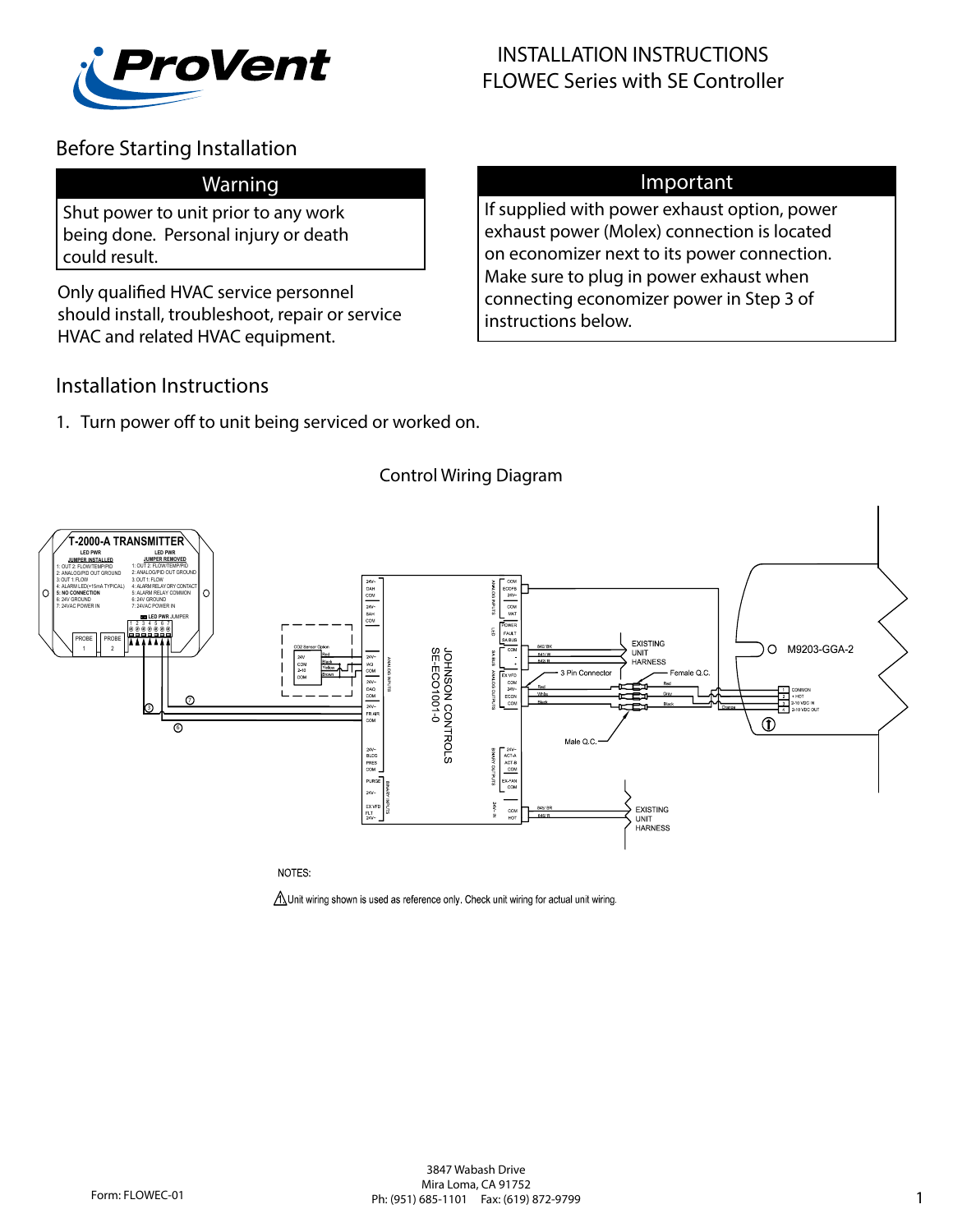#### RTU SETTINGS

Ensure actuator mode setting is set to 2-10VDC. (Whether this is CW or CCW depends on the model, ensure this is opposite to the spring return, may require flipping of the actuator).

OCCUPIED SETTING CHANGE TO EXTERNAL (UCD OCC TERMINAL) UNLESS SCHEDULE HAS BEEN PROGRAMMED USING COM BOARD ACCESSORY AND LAPTOP.

Details <enter> Zone <enter> Indoor <enter> OccMode <enter>

Change from schedule to external by moving joystick to the right, select external <enter> Ensure the OCC terminal on the UCB has a 24VAC signal present.

SET MINIMUM POSITION

Details <enter> Control <enter> Econ <enter> Setup <enter> Econ-En <enter>

Ensure setting is YES (change to YES if currently set to NO <enter>) Cancel out Scroll Down to Econ-MinPos <enter> Set to desired opening % <enter>

#### AIR MONITORING AND RELATED DATA

Details <enter> Control <enter>

- Fresh Air Intake Setpoint (MOAFlow-Sp)
- Fresh Air Intake Value (Fr-Air)
- Fresh Air Max Sensor Range (MOA-Range)

### AIR MONITORING OPERATION

The Fresh Air Max Sensor Range must match the range of the Air Monitoring Station on the unit. When the Fresh Air Intake Value falls below the Fresh Air Intake Setpoint the Economizer Damper position increases above minimum position until the Fresh Air Intake Value equals the Fresh Air Intake Setpoint +/- 40 cfm.

When the Fresh Air Intake Value rises above Fresh Air Intake Setpoint the Economizer Damper position decreases until the Fresh Air Intake Value equals the Fresh Air Intake Setpoint or it reaches Minimum Position setpoint.

Note: The Low Ambient Minimum Position may force the damper position below the current setpoint and disables the Air Monitoring Station Reset.

Escape back to Main Menu (Allow up to five (5) minutes for changes to take effect).